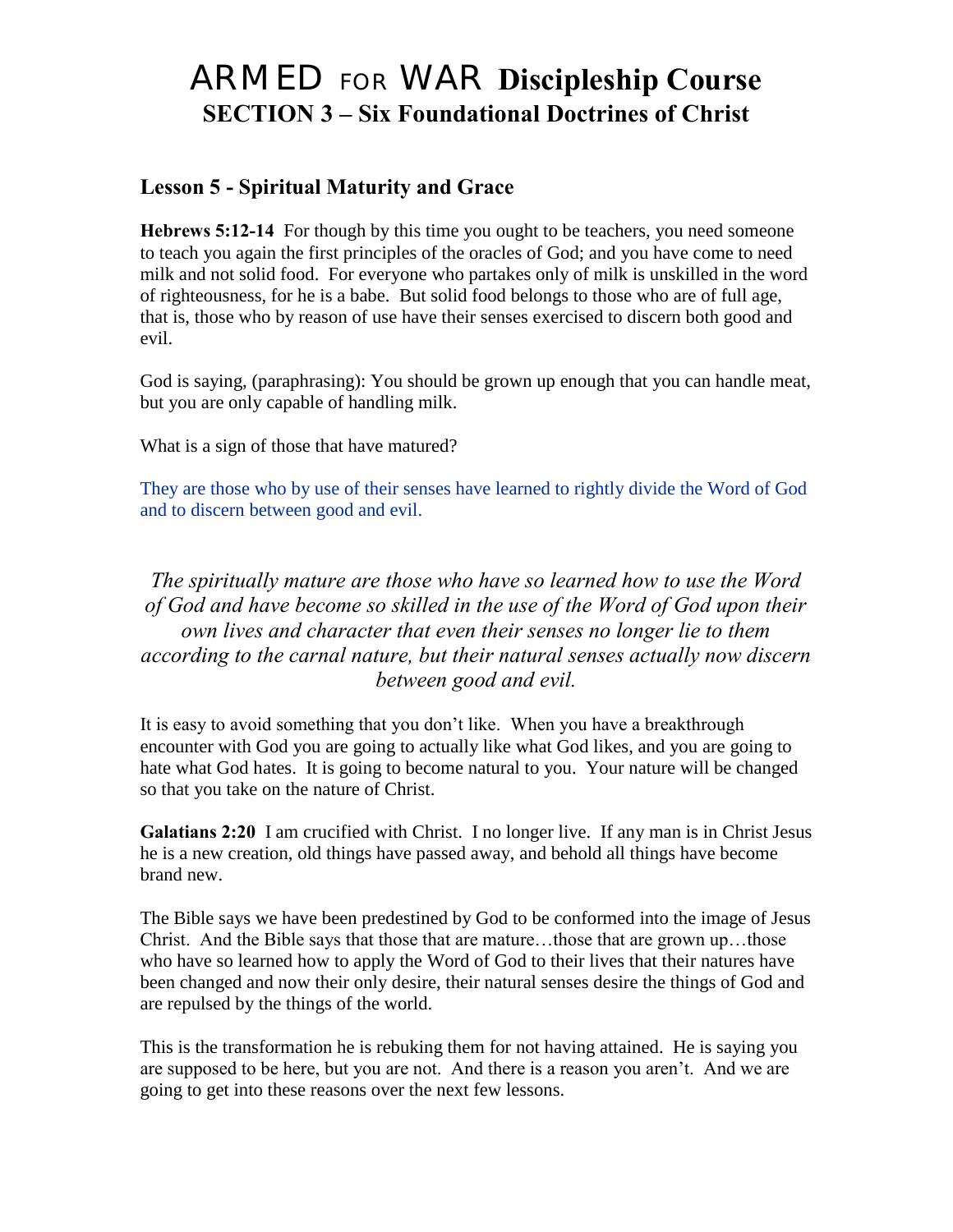When studying the Word of God it is important to remember that the chapters and verses were added later for our benefit and were not in the original text and often do not mark the end of a thought. Often the context carries from verse to verse and from chapter to chapter.

This is true when you look at Hebrews 5 and 6. He"s tying these thoughts together. He is saying you should be mature, you should be able to handle solid meat, but you need milk. Now, he goes to chapter 6. He just rebuked them for only needing milk and being immature.

What are the six foundational doctrines of Christ?

The six foundational doctrines of Christ are repentance from dead works and of faith towards God, of doctrine of baptisms, of laying on of hands, of resurrection of the dead, and of eternal judgment.

Then he says in chapter 6:1-2 *Therefore, leaving the discussion of the elementary principles of Christ, the first oracles of Christ, let us go on to perfection, not laying again the foundation of repentance from dead works and of faith towards God, of doctrine of baptisms, of laying on of hands, of resurrection of the dead, and of eternal judgment.*

As we begin to venture down this path I want to divert for a moment to lay a foundation about grace because if we don"t understand grace properly then we are not going to understand how to deal with these kinds of truths. When these truths begin to come and penetrate and expose us, if we do not rightly understand grace we will confuse it with legalism and being under the law.

How do we receive more grace?

We grow in the knowledge of God.

**2 Peter 1:2** Grace and peace be multiplied to you in the knowledge of God and of Jesus our Lord, as His divine power has given to us all things that pertain to life and godliness, through the knowledge of Him who called us by His glory and virtue.

Peace literally comes from the Greek word which is Irane, and it literally means "to be at one again with God".

The Bible says we are saved by grace through faith; and that knowledge resulted as a gift of God. But the Bible also teaches us that we can obey by grace…we receive the gifts of the spirit by grace…they are distributed by grace. Everything we get from God comes by grace. But what is this realm of grace?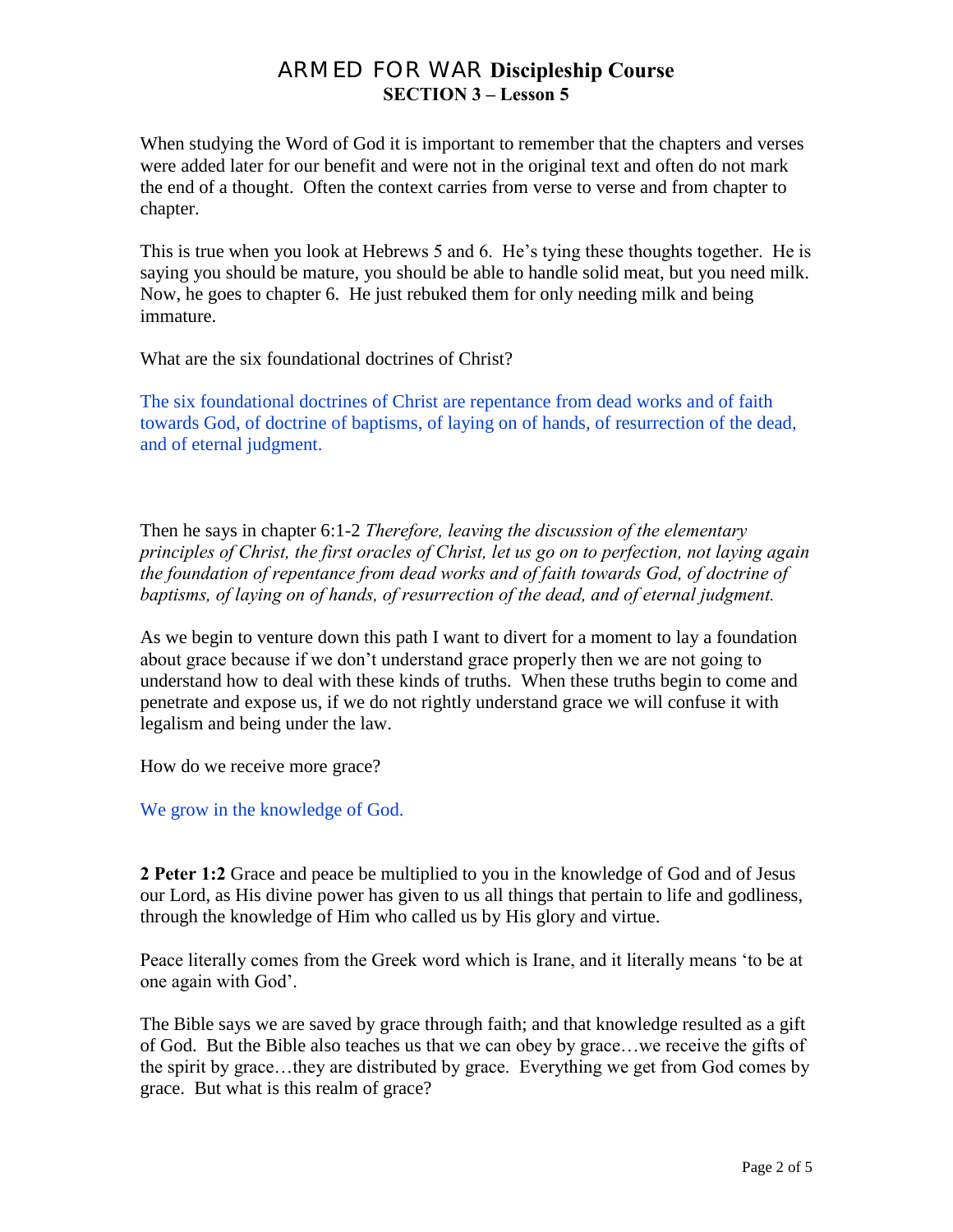If asked what grace is, most people will say something like, "When you do something wrong and you should have got punished for it, but you didn"t that is grace." But that is not grace. That is mercy. You see when you deserve judgment and you don"t receive judgment, that is mercy. But mercy and grace are not the same thing.

**Hebrews 4:16** Let us therefore come boldly to the throne of grace, that we may obtain mercy and find grace to help in time of need.

So until you first access grace you cannot receive the mercy of God. Grace is not a license of no accountability. Grace is not a get out of hell free card. Grace is much more powerful than that. Grace is an incredible spiritual characteristic of God through which everything we need comes.

### *Grace is the undeserved favor of God that gives to us access to the power of God for everything we need for life and godliness.*

How do we get everything that pertains to life and godliness? We get it through grace. Grace is favor. See favor gives you access to power. It's not just favor to have favor. Favor gives you access to power so that you can get something that you need.

Grace is a gift from God and He says He"s going to give it to us. We don"t deserve access to Him. We have all sinned and fallen short of God"s glory. He is going to give us access to His power so that we can receive everything we need for life and Godliness.

So if grace is favor that gives me access to power for everything I need for life and godliness, then the thing that I need is more grace.

#### **2 Peter 1:2** *Grace and peace be multiplied to you through the knowledge of God.*

Let's go back to see what he just said...those that have learned how to use the Word of God…the knowledge of God, they have so become skilled in the Word of God that it has actually changed their nature. Why? Because they got skilled in the Word of God… that gave them favor to access power to overcome the carnal nature…to overcome the sin…so they can receive everything they need for life and for godliness.

Everything we get from God comes by grace, and God says you grow in grace through the knowledge of God. That is why the Bible says God"s people are destroyed for a lack of knowledge. Why? Because when we lack knowledge we don"t have grace. When we don't have grace, we don't have favor. When we don't' have favor, we can't access power. When we can"t access power, we don"t get what we need for life and Godliness.

That's why the devil wants to do everything he can to keep you spiritually ignorant. Because without the revelation of the knowledge of God, you don"t have the favor of God…you don"t have the grace of God…you can"t access the power of God, and you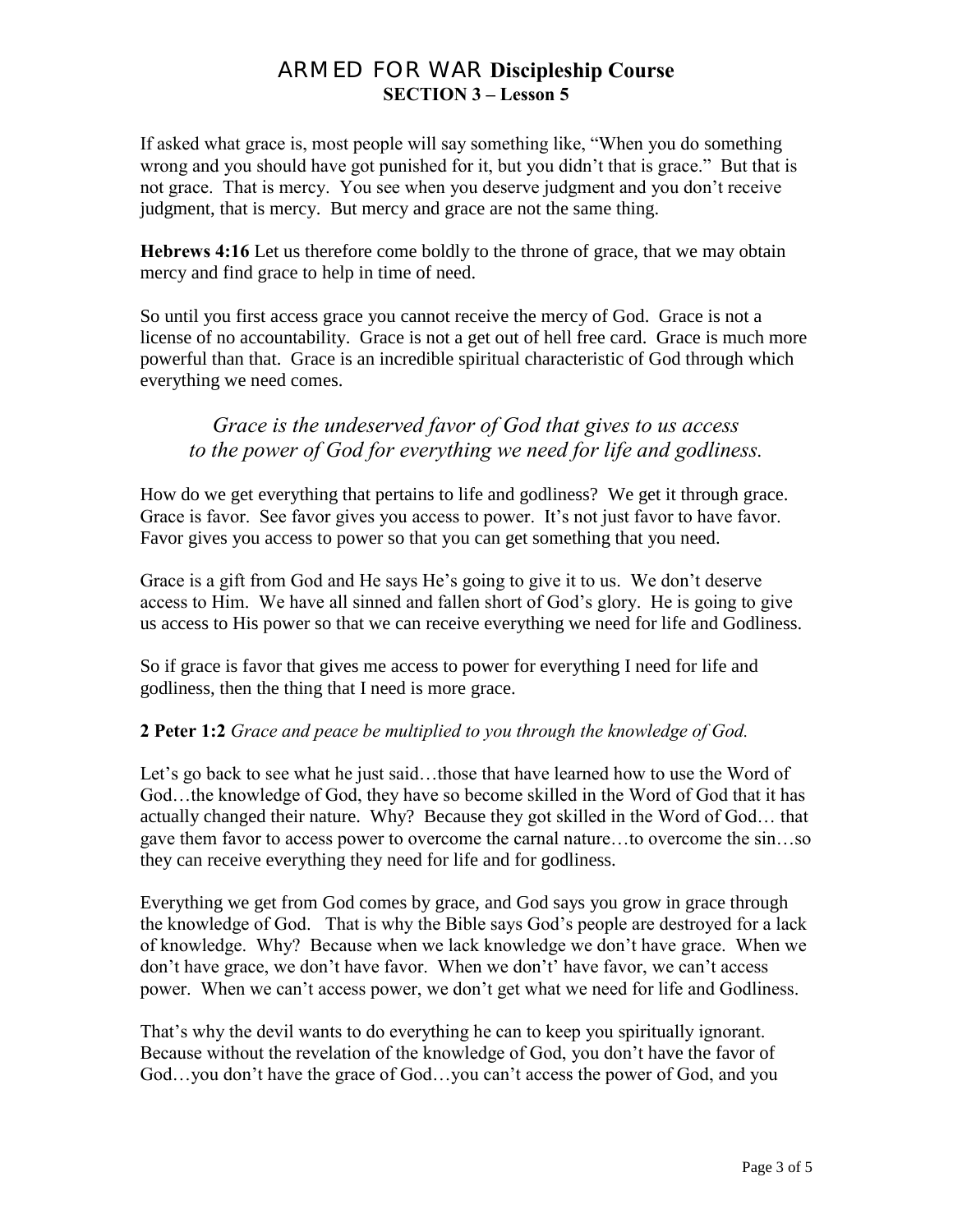can't get what you need. It's when revelation knowledge comes that that's what gives us favor.

That is why the Apostle Paul prayed so earnestly in Ephesians 1:17, in the Amplified says this…*For I always pray to the God of our Lord Jesus Christ, the Father of Glory, that he may grant unto you the spirit of wisdom and revelation, of insight into mysteries and secrets in the deep and intimate knowledge of Him.* 

He said that God would give you an anointing, a spirit of wisdom and revelation, of insight into mysteries and secrets, into deep and intimate knowledge of God by having the eyes of their heart, their understanding, flooded with light, so they will know and understand the hope to which He has called them. So they will not only understand the inheritance that is for all the saints, and so they will know and understand what is the unlimited, immeasurable, surpassing greatness of His power that it is in and for us who believe.

Paul said you need to have a spirit of revelation. That revelation will give you the knowledge of God. That knowledge of God releases grace. That grace gives you favor that gives you access to power.

The same power that raised Christ from the dead, the power to overcome sin in your life, the power to destroy sickness, the power to destroy demonic strongholds, the power to shake cities and to turn them upside down.

But God"s people are destroyed for a lack of knowledge. They are spiritually ignorant, they don"t understand so they can"t access power.

The writer of Hebrews was rebuking them. He was saying you should be much more farther along than this. But you need the baby stuff again. You need these foundational things again. You shouldn"t have to need them again. It"s time for us to move beyond those things. It's time for us to grow up.

But the truth is, until you get a revelation of those six foundational doctrines of Christ, which we are going to begin to tap into over these next few lessons, you can't go on to the next level. But when you do have a revelation of those things, you have grace through the knowledge of God that gives you favor to access to the power of God so you can walk free from the sin you have repented of. So you can walk in the faith of God. So you can lay your hands on the sick and they recover. So you can walk in the power of the baptism, so you can walk in the resurrection life that"s right now and so you can avoid the eternal judgment.

God is going to give to you the spirit of wisdom and revelation…of insight into the mysteries and secrets and to deepen in the knowledge of Him…and to have the eyes of your heart flooded with light.